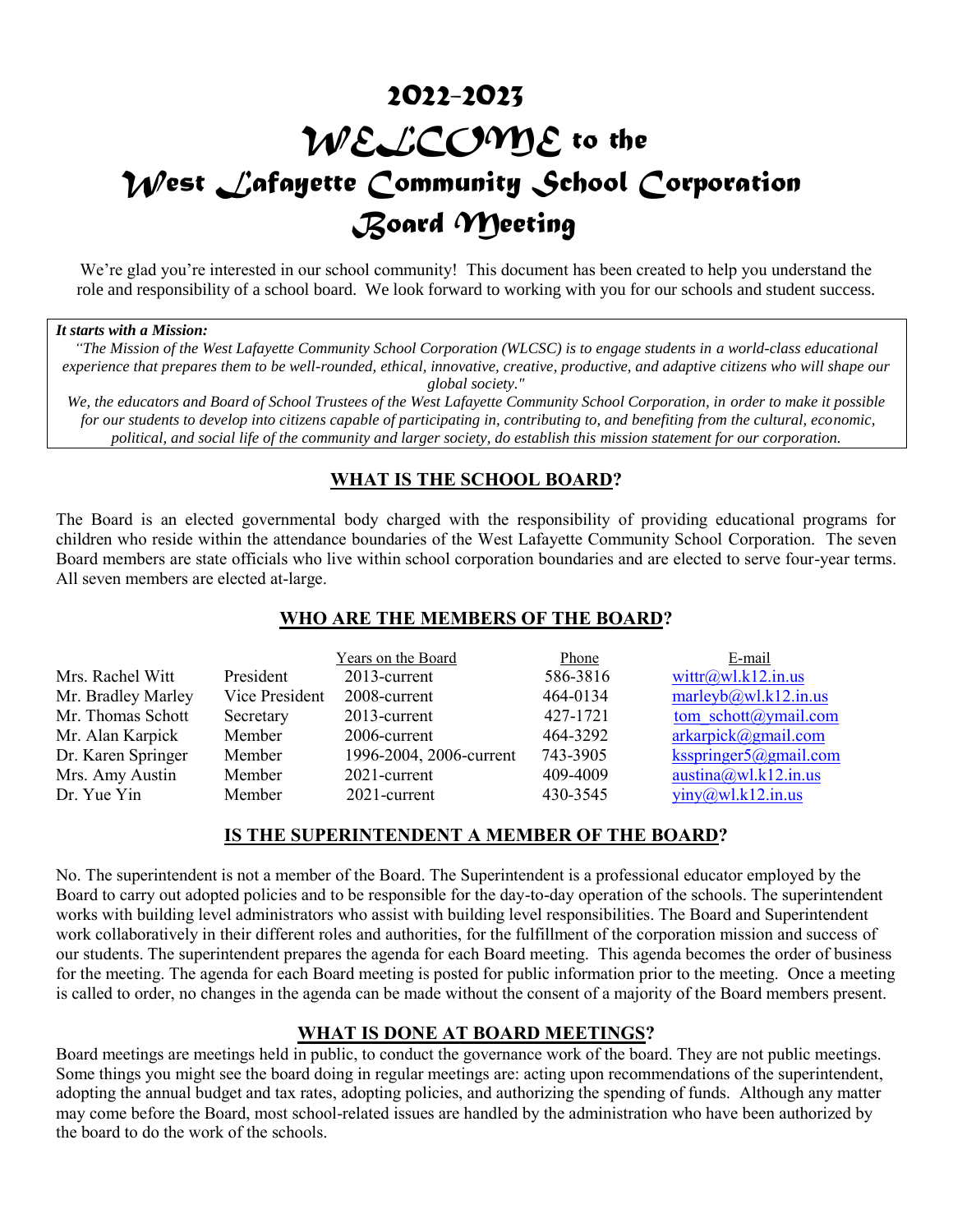# **WHEN AND WHERE ARE BOARD MEETINGS HELD?**

Regular Board meetings are held at 6:30 p.m. on the second Monday of each month at the Happy Hollow Building, LGI Room, 1200 North Salisbury Street, West Lafayette, Indiana or other locations will be announced. If needed, Board Work Sessions are held at 6:30 p.m. on the third Wednesday of each month at the same location. On occasions when special meetings are called or when other times and places of regular meetings become necessary, an effort is made to announce the change at least two days prior to the meeting. The announcements are posted at the administration building and on the school district's website (www.wl.k12.in.us). However, if last minute circumstances affect the time and place of the meeting, it will be posted on the door of the administrative building. If you ever have a question about meeting location, please contact the central office. We're happy to help!

# **ARE BOARD MEETINGS OPEN TO THE PUBLIC?**

**ABSOLUTELY!** School Board meetings are meetings held before the public and are announced as public meetings or hearings. On occasion, executive sessions, closed to the public, are held to discuss matters of personnel, negotiations, purchase of land, security, and items where public discussion could be damaging to an individual or could work against the public interest (such as inflation of land prices). No matter what the issue, however, all official action (votes) must be taken in public session. Privacy issues sometimes do not allow School Board members to discuss issues in public. That could make it appear that the Board is voting against the information presented in public. There could be information presented to the Board that cannot be presented or discussed in public.

# **HOW DO I CONTACT THE BOARD WITH QUESTIONS OR CONCERNS?**

**1. You can call or email individual board members at any time. We're happy to hear from you. Our information and direct links to email members is on the corporation website.** 

Generally, this is the fastest way to help a board member understand your question so we can help you find an answer. Messages sent to the full board, will likely only be responded to by the board chair on behalf of all members.

**2. You can sign up to speak at a board meeting. Please sign your name on the sign-up sheet at the entry door prior to the start of the meeting. We will call your name at the appropriate time in the meeting.**

Any individual residing within the West Lafayette Community School Corporation or group representing residents of the corporation wishing to make general comments to the Board may do so during the "COMMUNICATION FROM THE AUDIENCE—CURRENT AGENDA ITEMS" and/or "COMMUNICATION FROM THE AUDIENCE—NON-AGENDA ITEMS" sections of the regular School Board Meeting Agenda. Remarks are to be kept to three minutes in length. A speaker will address the comments to the presiding officer (in most cases, the Board President); no person may address or question individual Board members.

## **3. You can request an agenda item for a meeting.**

Any individual residing within the West Lafayette Community School Corporation or group representing residents of the corporation who wishes an item to be placed on an agenda may submit, in writing, a request to the Superintendent of Schools, stating whom he/she represents and the nature of the presentation to be made. This request should be made at least 10 days prior to the Board Meeting at which the individual wishes to speak. The Superintendent will confer with the Board President to determine if the item is appropriate for the agenda and if there is time at that particular meeting (see Policy 0167.3).

Items related to problems with individual personnel may not be addressed in a public meeting. Such concerns will most effectively be handled by meeting first with the teacher, then escalating to the building principal, and then to the superintendent if necessary. This escalation pattern typically resolves nearly all concerns, however, if not resolved please always feel free to contact any or all members of the board.